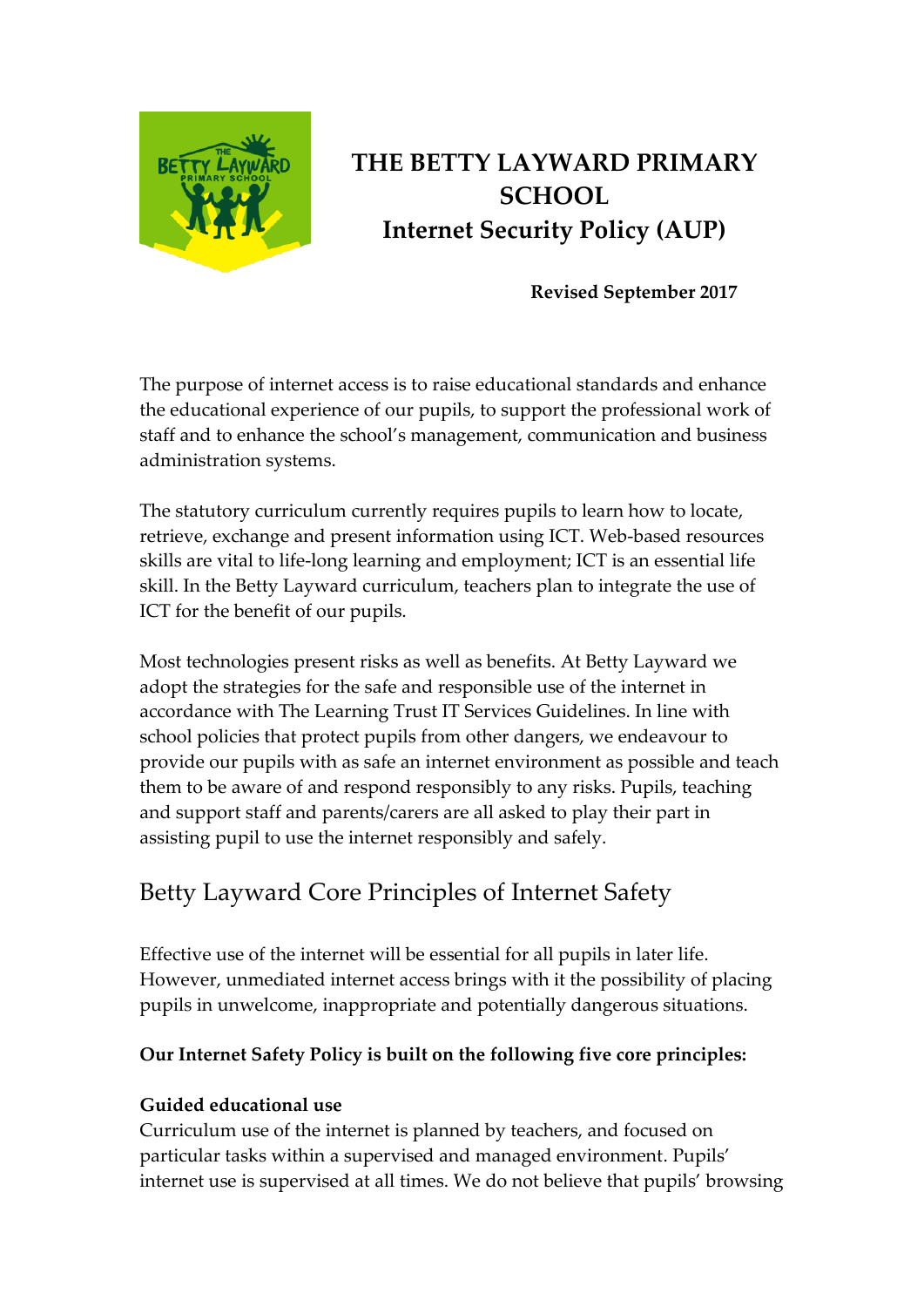the web in an undirected way is educationally productive. At KS1 pupils either watch teachers accessing the internet to retrieve information or use specified sites themselves which have been fully checked. At KS2 pupils are learning to find information for themselves, to use appropriate key words and to progress on from child-friendly search engines, in a supervised environment. Pupils will be given clear objectives for internet use at all times.

#### **Risk assessment**

All pupils are made aware of the principles of e-safety through specific teaching and all pupils and their carers sign a computer use Code of Conduct which they are expected to adhere to. Each academic year begins with a series of e-safety lessons in years 2-6, whilst each Computing lesson includes content regarding internet safety for that particular lesson. Issues are also returned to in PHSE lessons during the year and at other times eg Anti-Bullying Week, Safer Internet Day, and through school assemblies. Pupils are informed that checks can be made on files held on our network. Pupils receive guidance on what to do if they come across inappropriate material. Specific KS2 assemblies are conducted each term regarding specific aspects of internet safety, such as: the safe use of social media, online communication and actions to be taken when issues occur.

#### **Responsibility**

Internet safety depends on staff, schools, parent/carers and pupils themselves taking responsibility for the use of the internet and other communication devices such as mobile phones. The balance between education, communication and entertainment is discussed with pupils encouraging them to take an informed responsible approach.

#### **Regulation**

The use of our expensive computer systems requires some straightforward rules and guidance to be in place for everyone's benefit. Misuse, or damage, is unacceptable and computer access will be denied if necessary. Chat rooms are not allowed to be accessed by pupils in school. Mobile phones are only to be brought to school by pupils in years 5 and 6 and they are stored securely without use during school hours. Internet rules, which are clearly understood by pupils through discussion, are on display in classrooms and the ICT suite.

#### **Appropriate strategies**

This document describes strategies to help ensure responsible and safe use. We base these on supervising access, developing responsibility and on guiding pupils towards educational activities. Staff, parents/carers and the pupils themselves are all expected to show a well informed and vigilant approach.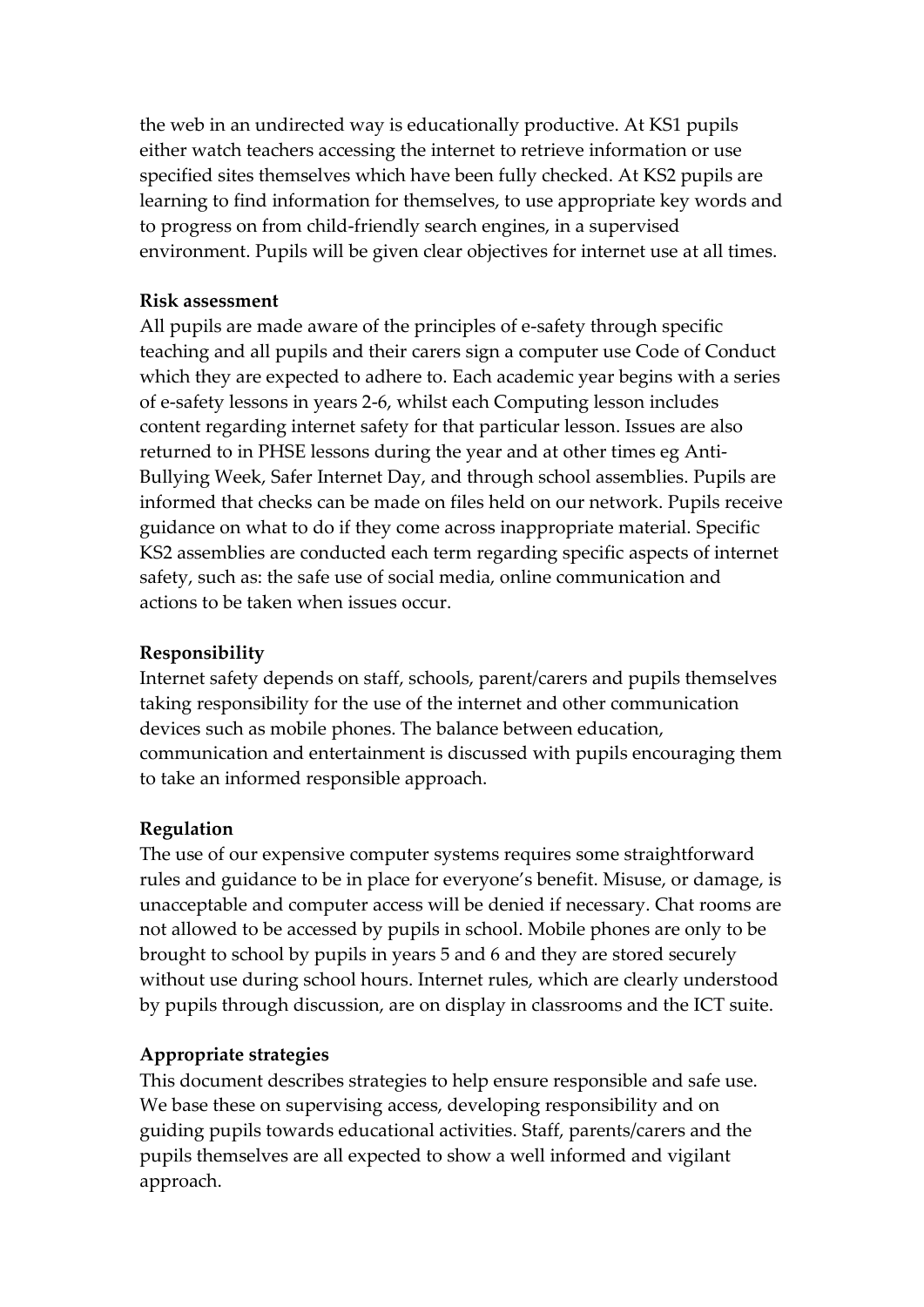# Betty Layward School Internet Safety Policy

**The Internet Safety Policy is part of the ICT Policy and School Improvement Plan and relates to other policies including the Learning Trust IT Services Guidelines for Safe Use of the Internet in Schools.**

#### **The following activities are strictly prohibited:**

- Use of the internet to harass, offend or bully any other person.
- Use of the internet for any inappropriate or illegal purpose.
- Use of the internet for transmission or reception of threatening or obscene material.
- Use of the internet for transmission or reception of material from any criminal organisation.
- Use of the internet for the transmission or reception of viruses or unlicensed software.
- Use of the internet for any personal, commercial purpose or profit.
- The 'use of the internet' also implies the use of personal devices or other internet capable mobile communication devices in school.

## **Responsibility**

#### **The Headteacher is designated as responsible for pupil safety and security policies related to the internet and electronic communications.**

The Headteacher, along with the Computing Coordinator and Network Administrator ensure that policies are implemented and regular monitoring takes place. All staff (and visitors using the internet) are made aware of school policies. All users are encouraged to use computers and the internet responsibly and for the educational purpose intended to understand the consequences which their actions could have on themselves and others.

### **Acceptable Use**

#### **Pupils, staff and any other adults with internet access must sign an Acceptable Use Policy Agreement.**

Such an agreement makes everyone aware of their responsibilities when using the internet.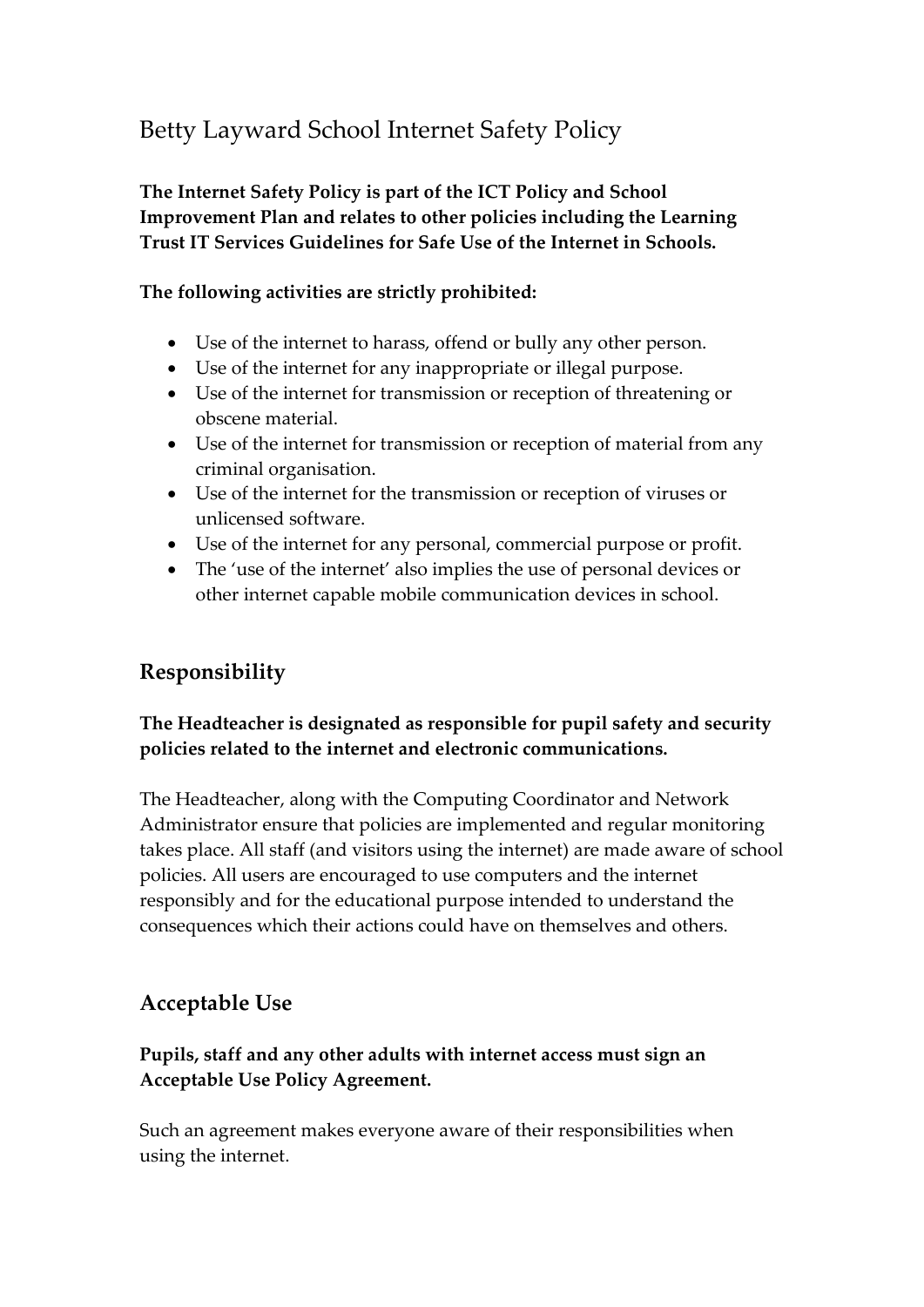#### **Pupils**

- Parents are informed through the internet safety policy, and by signing the pupils safe internet use agreement.
- All school users, staff and pupils, are required to sign an Acceptable Use/Code of Conduct agreement from year 3 upwards, appropriate to their key stage.
- The school keeps a record of any pupils who are denied internet access and the child's class teacher and parents are informed.

Betty Layward School will take all reasonable precautions to ensure that users access only appropriate material. However, it is not possible to guarantee that unsuitable material will never appear on a school computer. Neither the school nor the Learning Trust IT Services can accept liability for the material accessed or consequences of internet access.

- All internet access is supervised.
- Rules for internet access are posted in all rooms where computer are used.
- Pupils are informed that internet use will be monitored.
- Instruction is given in responsible and safe internet use covering both school and home use.
- If pupils discover unsuitable sites, the monitor should be turned off, or laptop closed, the URL (address) and content should be reported to the teacher, Computing Coordinator and the Network Administrator.
- Appropriate Child Protection Policy must be followed in instances where unacceptable use has raised child protection issues.
- Teachers should follow the school's 'Prevent Duty' policy if any issues regarding radicalisation of pupils arise. The Computing Co-ordinator will communicate with the Headteacher regarding any potential radicalisation issues for appropriate action to be taken on a case by case basis.

#### **Staff**

It is important that our teachers and support staff are confident to use the internet in their work. They also need to use the internet with professional responsibility.

- Staff are required to use their school user names and passwordprotected log-ons when accessing the internet and to log off when they have finished.
- Staff are made aware that internet traffic can be monitored and traced to the individual user. School internet access is for matters pertaining to school work only, other than brief checking of email messages or websites during break times. Staff are not allowed to download, upload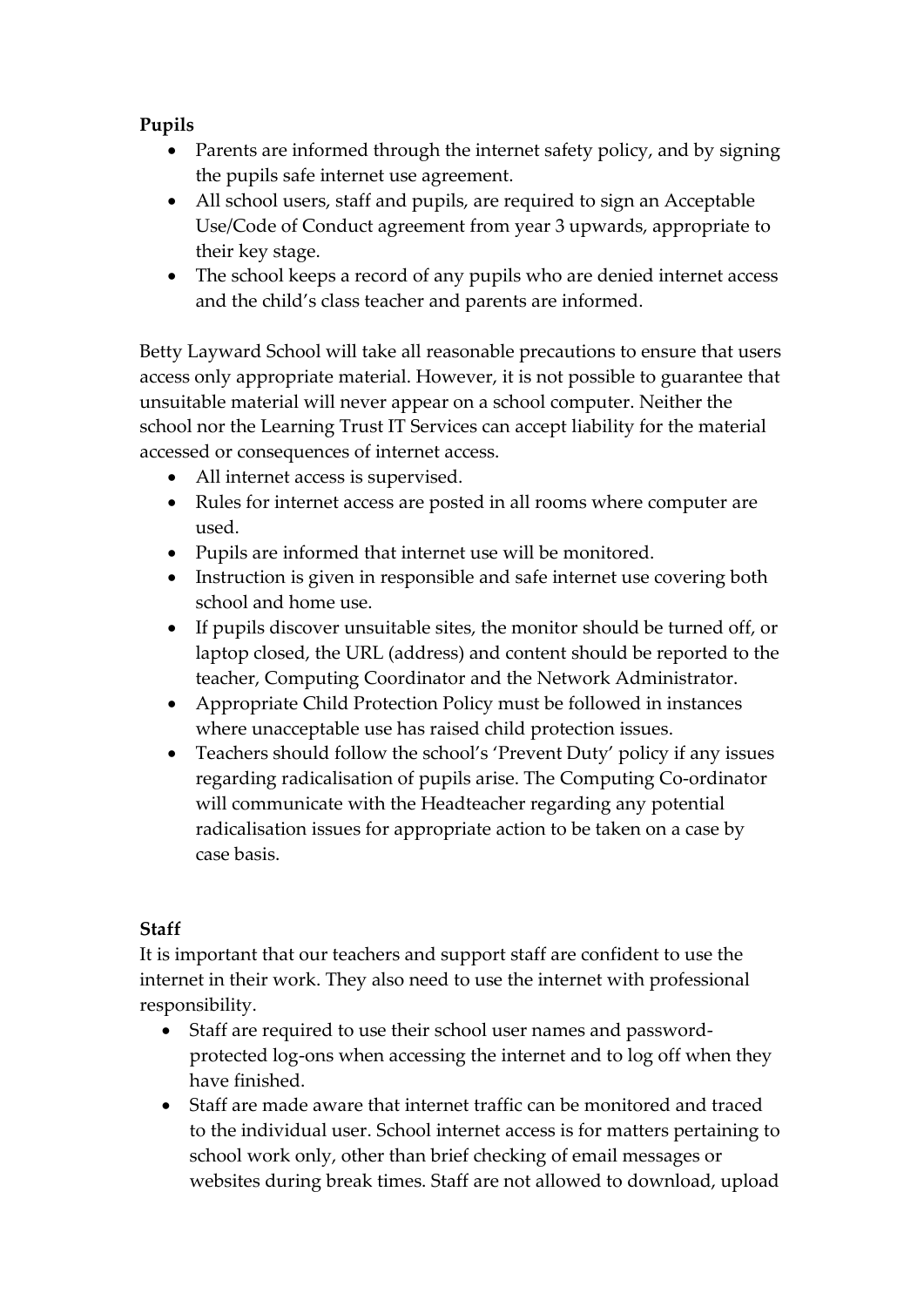or print personal information or pictures. Disciplinary action may be taken if the internet is used inappropriately eg for accessing pornographic, racist or offensive material or for personal financial gain, gambling, political purposes (including terrorism or radicalisation content) or advertising.

 All staff are required to sign and adhere to the school Computer Acceptable Use Policy.

### **Use of email**

**Staff** emails are recorded, can be traced back to the sender and can be legally binding. Staff must inform the designated persons if they receive offensive or threatening emails. Staff should ensure that they do not engage in private personal correspondence with pupils.

**Pupils** are not granted access to school-based email platforms.

## **Virus Protection**

All computers used for access to the internet must have regularly updated anti-virus software installed. Any user who suspects the presence of a computer virus must alert the Computing Coordinator who will alert the Network Administrator/Technician immediately.

# **Copyright and authenticity**

**Copyright rules apply to material available over the internet. Many sites carry copyright warnings indicating how the material may be used and how to obtain permission.**

**Staff** should

- Never assume that educational use of material is permitted, without first checking with the author or publisher.
- Be aware that work published on websites may be open to unauthorised use.
- Be aware that publishing other people's material without their permission is a breach of copyright. This also applies to images.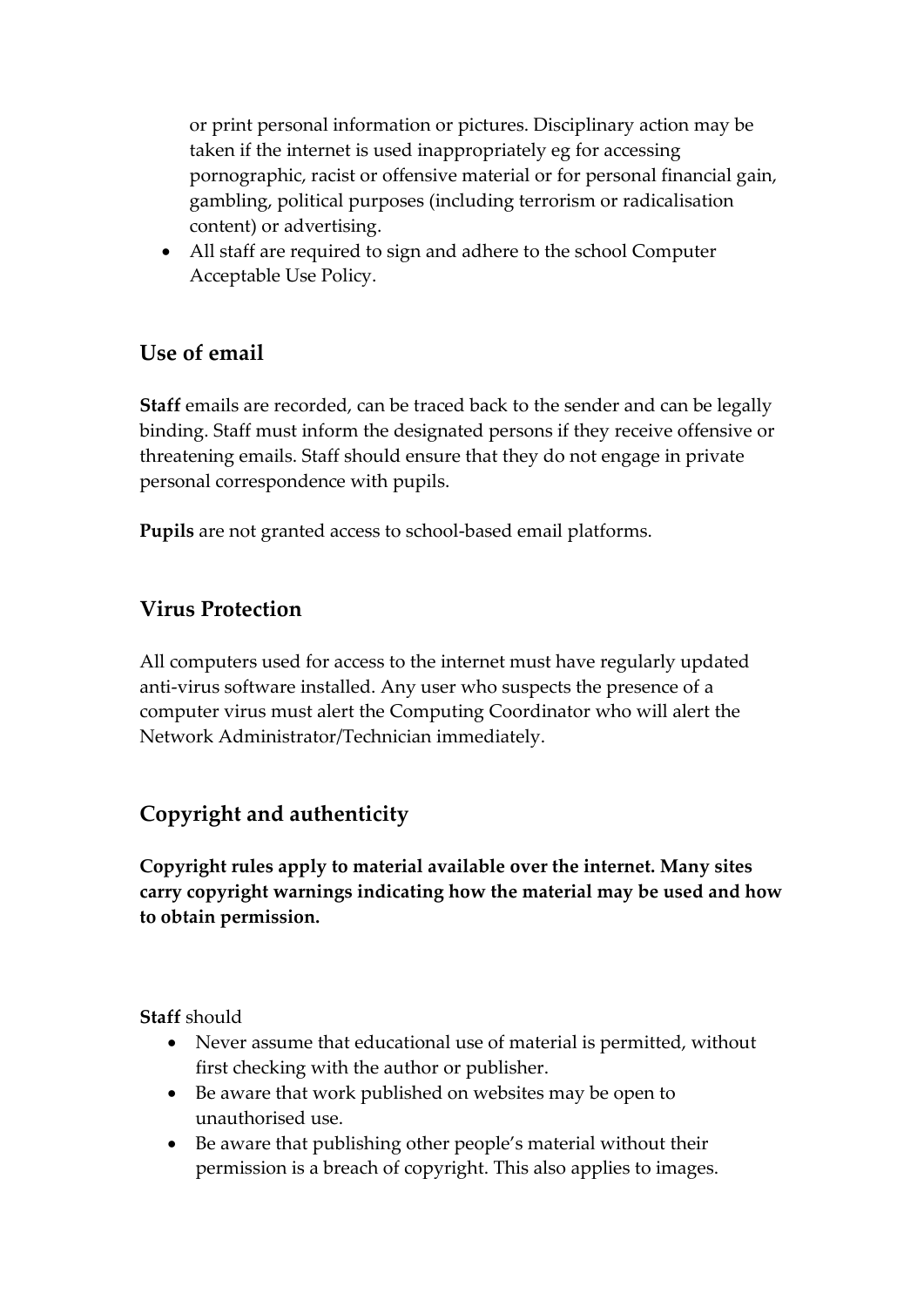According to their age, **pupils** will come to learn and appreciate:

- That information gained from websites should be used selectively.
- That thought should be given to its relevance to the task.
- Respect for copyright and intellectual property rights is important.
- That there are correct ways to use published material.

## **Our school website and social media pages**

Our website, APP and 'Instagram' account is intended to provide information to parents/carers and others, and show selected information about our school and activities.

- Parents/carers will be given the opportunity to refuse the inclusion of photos of their children on the website/APP/Instagram account.
- Pupils do not have editing rights to either the school website, APP or social media pages. The Headteacher, Senior Leadership Team, Computing Co-ordinator and Administrative team are the only staff with any editing or posting rights. This is at the discretion of the Headteacher and can at any point be deemed necessary to make changes to posts as required
- All staff have the responsibility to report any issues regarding the website, APP and Instagram account to the Computing Co-ordinator and the Headteacher at the earliest opportunity after an issue arises.

# **Chat rooms and social media**

The use of chat rooms and social media pages by pupils is not permitted in school. Outside school, we recognise that pupils do use a variety of chat facilities and social media pages and may not be fully aware of the potential dangers. Pupils will have opportunities to learn about and discuss safe use of chat facilities and social media in e-safety and PSHE lessons, and school assemblies during e-safety and anti-bullying weeks.

# **Mobile phones**

Mobile phones are only permitted to be brought to school by children in Year 5 and 6 who walk home alone. Phones must be handed in to the pupil's class teacher in the morning and handed back at the end of the day. They are not to be used at all during school time. The sending of abusive or inappropriate text messages or photos would be dealt with under the school anti-bullying procedures and internet sanctions would be put in place.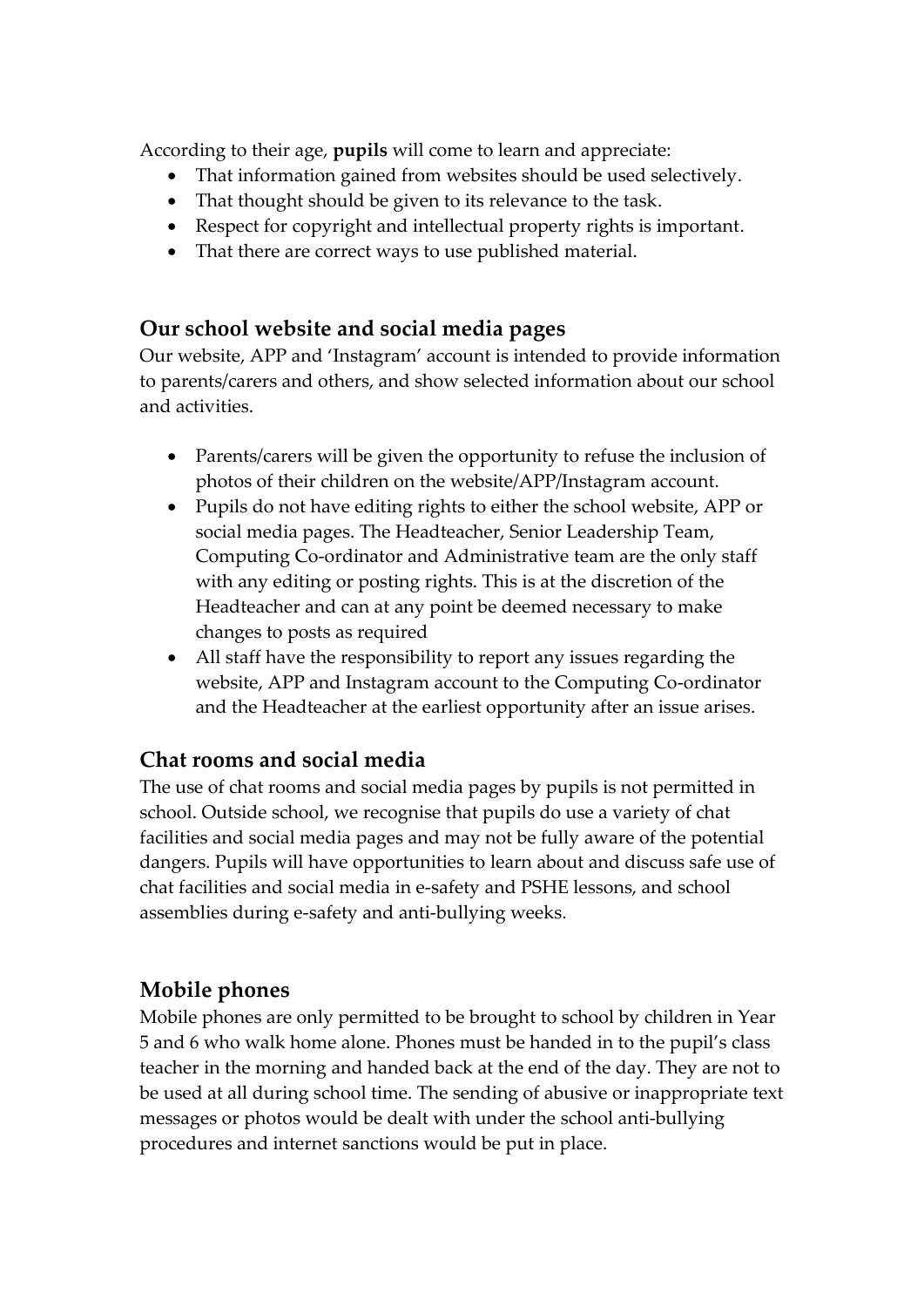Staff may only use their own mobile phones during out-of-class personal break times, not during teaching time with pupils or whilst on playground or lunch duty. It is not acceptable for staff to use their phones to take photos of pupils.

### **Security of the school networked system**

This responsibility falls within the remit of the School IT Technicians and the Learning Trust, which maintains and reviews the security and functionality of the school networked systems. This includes:

- Virus protection which is installed and updated regularly
- Being available to monitor files held on the school's network when necessary
- Maintaining the provision of filtered access
- Installation of hardware and software on the school networks.

Jason Stuart, Computing Coordinator September 2017 [jstuart@bettylayward.hackney.sch.uk](mailto:jstuart@bettylayward.hackney.sch.uk)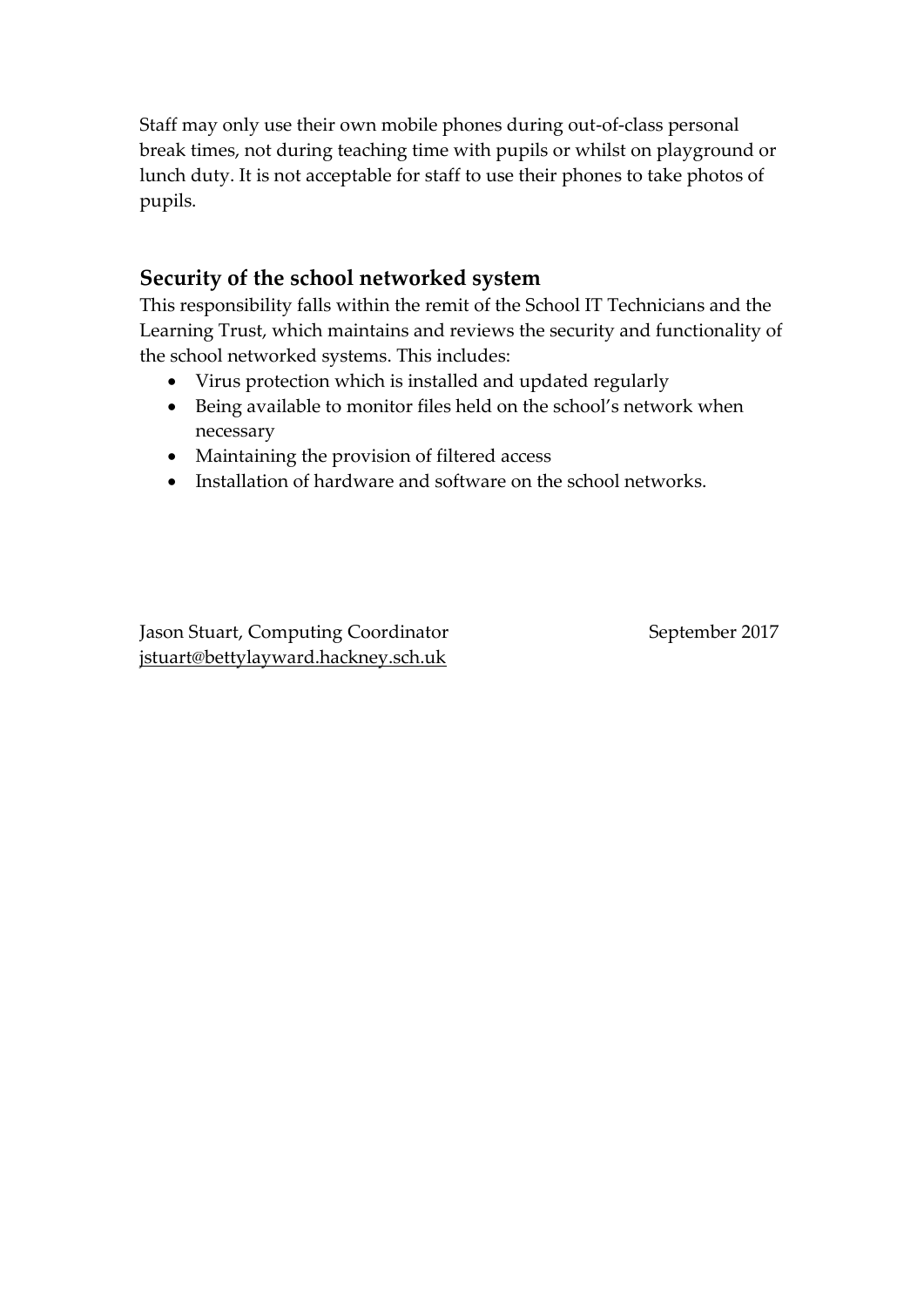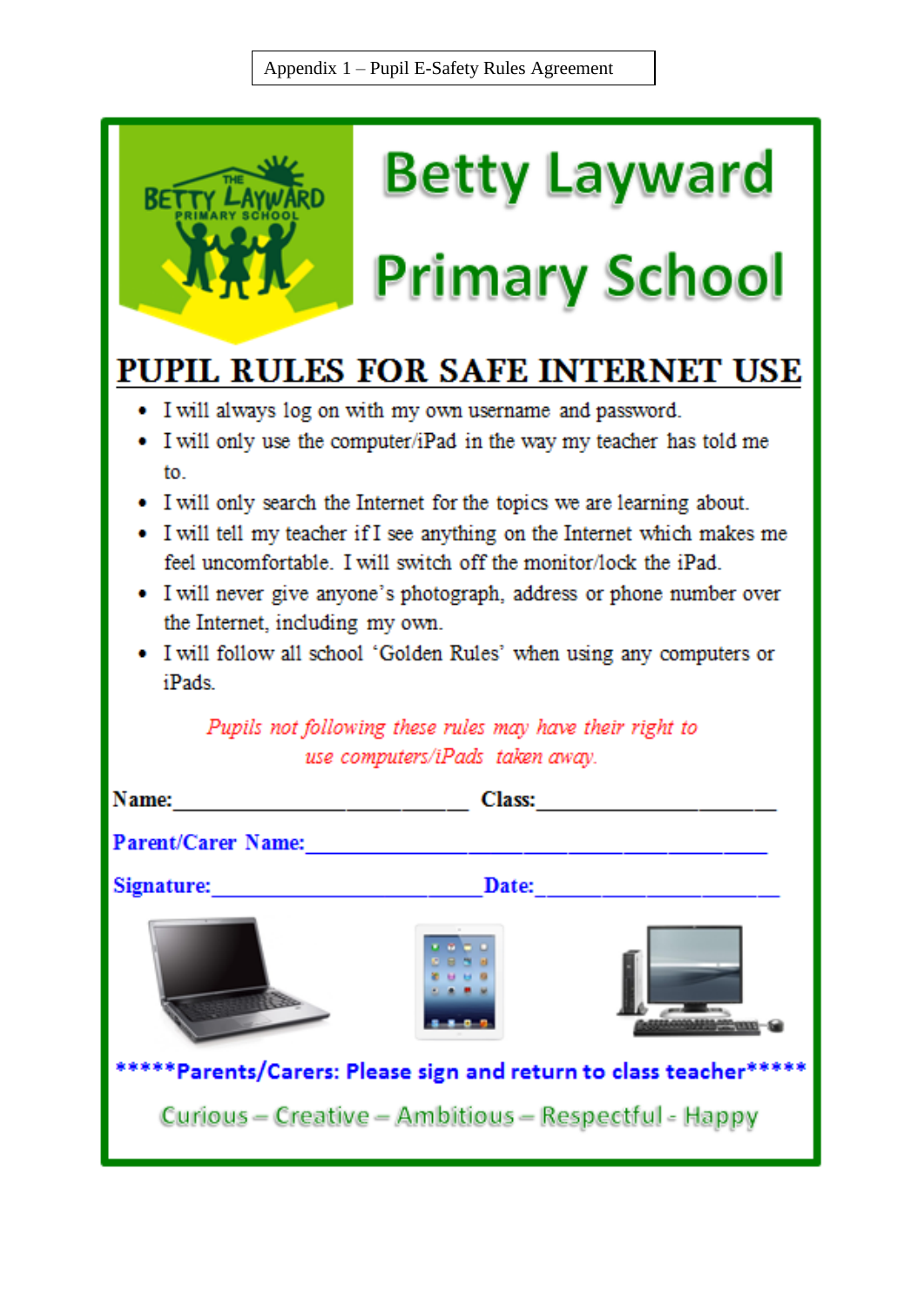|  | <b>Name of School</b>  | <b>Betty Layward Primary School</b>             |
|--|------------------------|-------------------------------------------------|
|  | <b>AUP review Date</b> | September 2017                                  |
|  | Date of next Review    | September 2018                                  |
|  | Who reviewed this AUP? | <b>Jason Stuart, Computing Co-</b><br>Ordinator |

## **Acceptable Use Policy (AUP): Staff agreement form**

Covers use of digital technologies in school: i.e. **email, Internet, network resources, software, equipment and systems.**

- I will only use the school's digital technology resources and systems for professional purposes or for uses deemed 'reasonable' by the Headteacher and Governing Body.
- I will not reveal my password(s) to anyone.
- I will follow 'good practice' advice in the creation and use of my password. If my password is compromised, I will ensure I change it. I will not use anyone else's password if they reveal it to me and will advise them to change it.
- I will not allow unauthorised individuals to access email / Internet / network, or other school / LA systems.
- I will ensure all documents, data etc., are saved, accessed and deleted in accordance with the school's network and data security and confidentiality protocols.
- I will not engage in any online activity either inside or outside of work that may compromise my professional responsibilities.
- I will only use the approved, secure email system for any school business.
- I will only use the approved school email, or other school approved communication systems with pupils or parents/carers, and only communicate with them on appropriate school business.
- I will not browse, download or send material that could be considered offensive to colleagues.
- I will report any accidental access to, or receipt of inappropriate materials, or filtering breach to the Headteacher.
- I will not download any software or resources from the Internet that can compromise the network, or are not adequately licensed.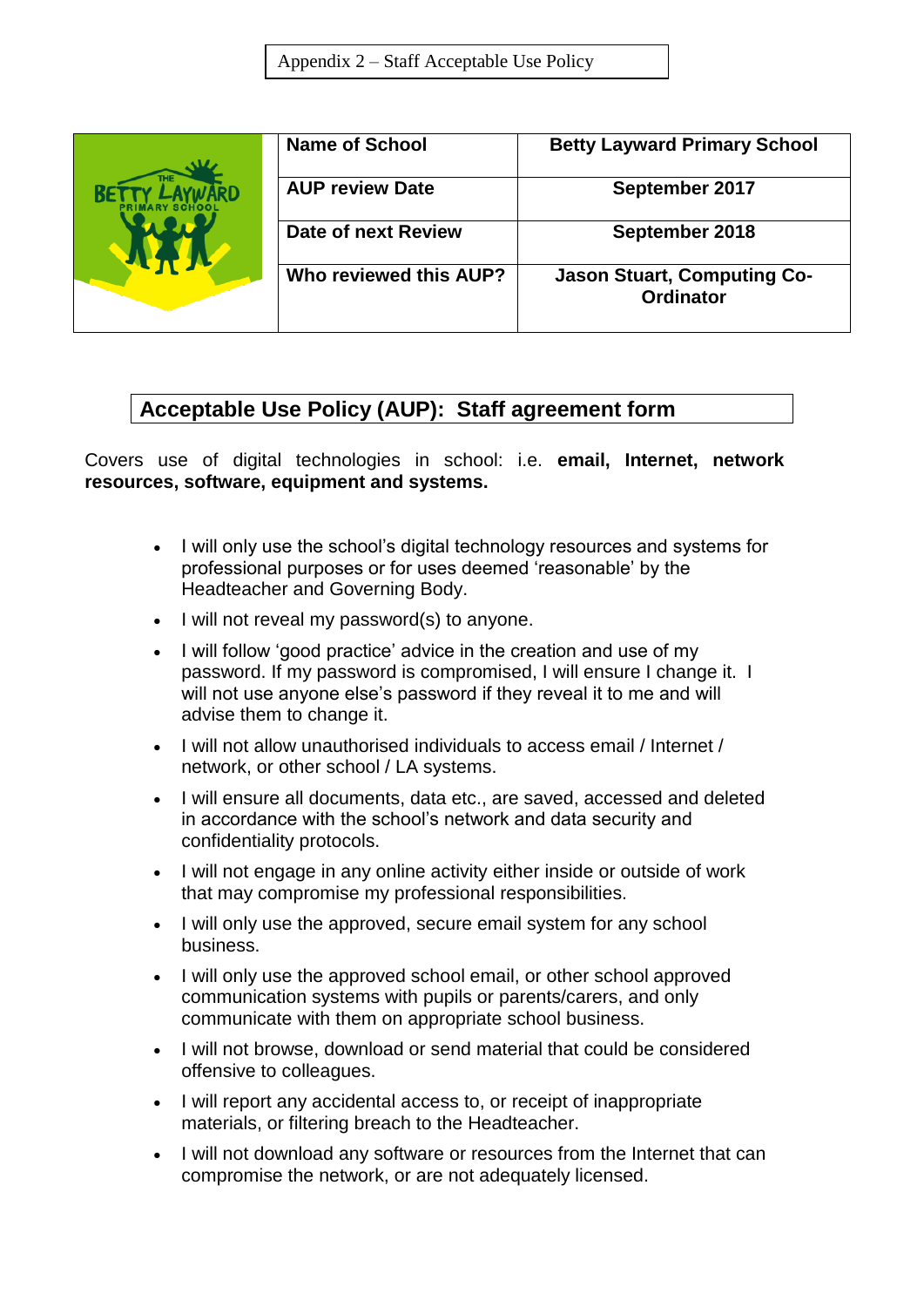- I will not publish or distribute work that is protected by copyright.
- I will not connect a computer, laptop or other device (including USB flash drive), to the network / Internet that does not have up-to-date anti-virus software, and I will keep any 'loaned' equipment up-to-date, using the school's recommended anti-virus, firewall and other ICT 'defence' systems.
- I will not use personal digital cameras or camera phones for taking and transferring images of pupils or staff without permission and will not store images at home.
- I will ensure that any private social networking sites / blogs etc that I create or actively contribute to are not confused with my professional role.
- I agree and accept that any laptop or iPad loaned to me by the school, is provided solely to support my professional responsibilities. I am responsible for the safety and return of this item when requested by the Headteacher or Computing Co-Ordinator.
- I will ensure any confidential data that I wish to transport from one location to another is protected by encryption and that I follow school data security protocols when using any such data at any location.
- I understand that data protection policy requires that any information seen by me with regard to staff or pupil information, held within the school's information management system, will be kept private and confidential, EXCEPT when it is deemed necessary that I am required by law to disclose such information to an appropriate authority.
- I will alert the school's named child protection officer / relevant senior member of staff if I feel the behaviour of any child I teach may be a cause for concern.
- I understand that all Internet usage / and network usage can be logged and this information could be made available to my manager on request.
- I understand that it is my duty to support a whole-school safeguarding approach and will report any behaviour (of other staff or pupils), which I believe may be inappropriate or concerning in any way, to a senior member of staff / named child protection officer at the school.
- I will immediately report any pupil ICT issues regarding the school's 'Prevent Duty' policy (regarding radicalisation and acts of terrorism) to the Computing co-ordinator or Headteacher.
- I understand that failure to comply with this agreement could lead to disciplinary action.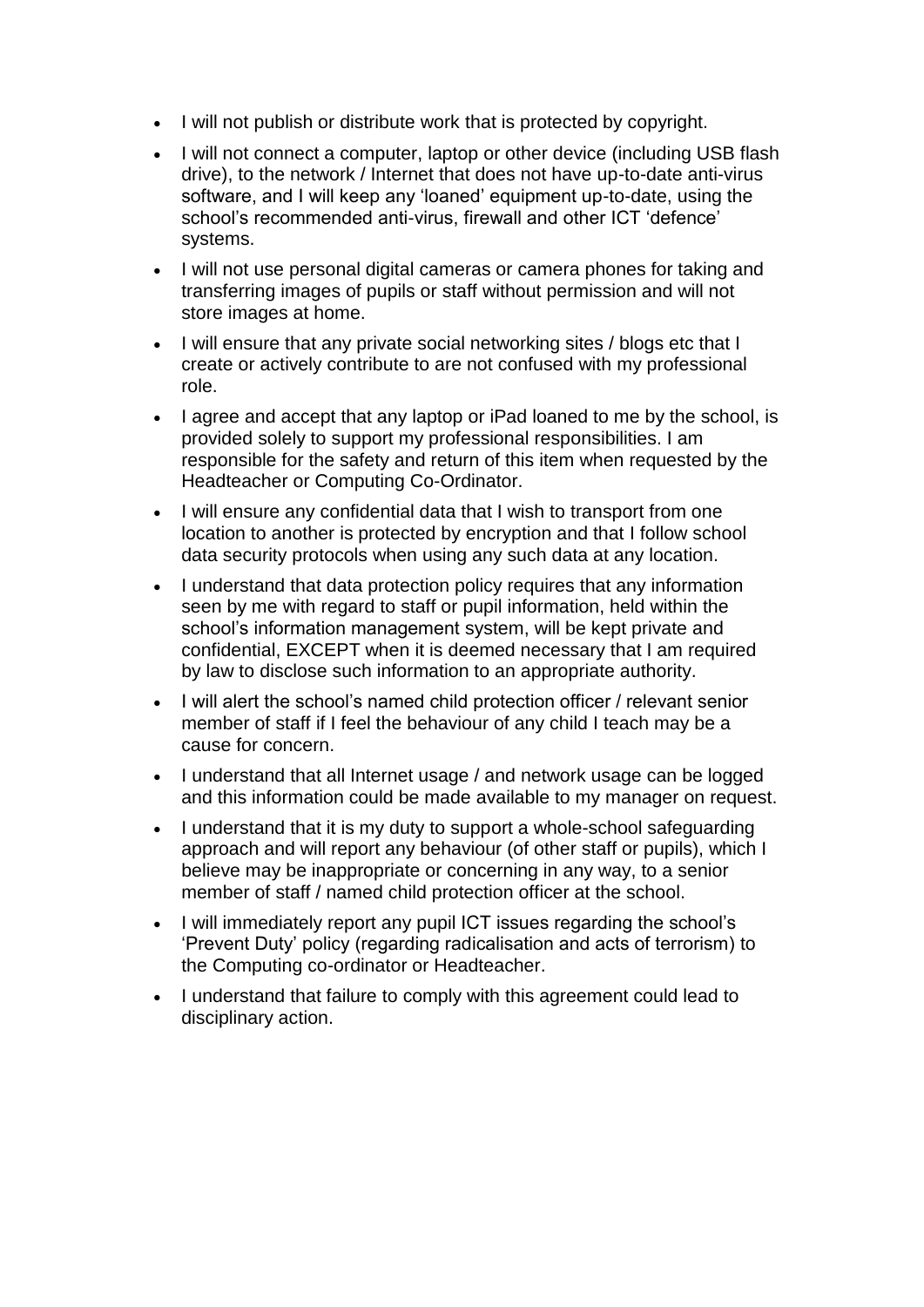# **Acceptable Use Policy (AUP): Staff agreement form**

#### **User Signature**

I agree to abide by all the points above.

I understand that it is my responsibility to ensure that I remain up-to-date and read and understand the school's most recent e-safety policies.

I wish to have an email account; be connected to the Internet and be able to use the school's ICT resources and systems.

#### **Authorised Signature (Head Teacher)**

I approve this user to be set-up.

Signature ......................................... Date .........................................

Full Name .......................................................... (printed)